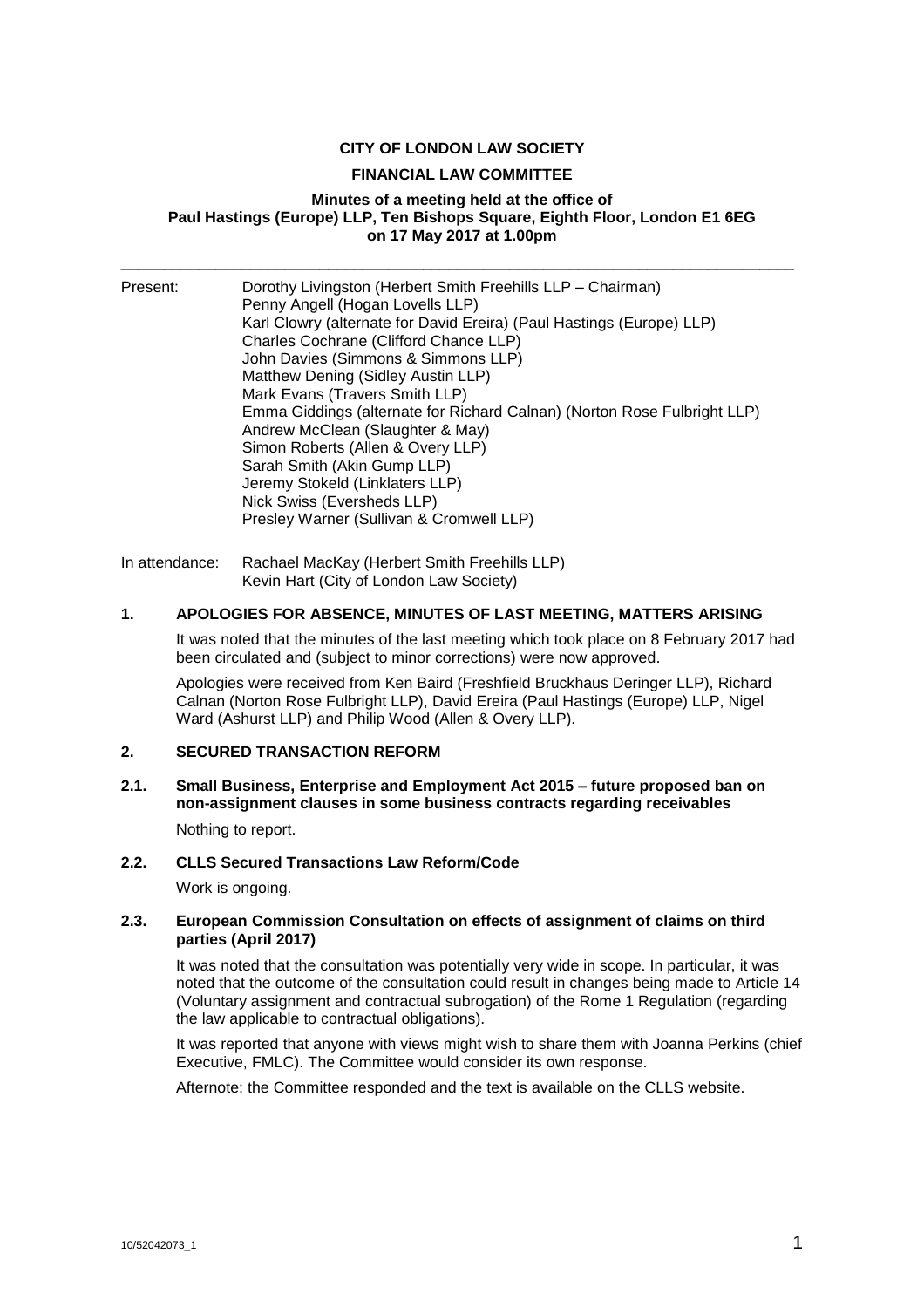## **2.4. Bills of Sale**

As had been agreed at previous meetings, the Chairman will write to the appropriate government department to urge them to reconsider the current proposal to replace bills of sale with a new goods mortgage, and instead to abolish bills of sale.

## **3. INTRAGROUP GUARANTEES, INTRAGROUP LOANS AND ICAEW AND ICAS GUIDANCE ON DISTRIBUTIONS (APRIL 2017)**

It was reported that the Institute of Chartered Accountants in England and Wales (ICAEW) and the Institute of Chartered Accountants of Scotland (ICAS) had published an updated version of Guidance on Realised and Distributable Profits under the Companies Act 2006 (Tech 02/17BL) in April.

The Guidance includes new commentary on intragroup transactions. Sections 9.45 to 9.69 consider what intragroup transactions might involve a distribution and include a statement that "*there are other intra-group transactions that may, as a matter of law, involve a distribution, including for example….guaranteeing the debt of its parent or fellow subsidiary without receiving an appropriate fee*".

Since the Guidance could have considerable implications for finance transactions, the Committee's view was that this should be considered further in conjunction with the CLLS Company Law Committee. It was agreed that the Chairman would contact the chairman of that Committee to take matters forward as soon as possible.

Afternote: work in on going with a joint working party of the Committee and the Company Law Committees of the CLLS and the Law Society.

#### **4. CALL FOR EVIDENCE ON UK GOVERNMENT PROPOSALS FOR A NEW REGISTER OF BENEFICIAL OWNERS OF OVERSEAS COMPANIES WHICH OWN UK PROPERTY OR PARTICIPATE IN UK GOVERNMENT PROCUREMENT**

The Committee was reminded that a Call for Evidence on proposals to create a new register showing who owns and controls overseas legal entities which own UK property or participate in UK government procurement had been published in April and that the deadline for submitting responses had expired on 15 May.

The Committee had had the advantage of reviewing the submission made by the Loan Market Association in draft, and had formally endorsed the views expressed therein by a letter of support dated 15 May 2017.

# **5. E-SIGNATURES**

As discussed at previous meetings, in view of recent developments as regards the Land Registry, in particular, revised Practice Guide 8, it was agreed that the Chairman would contact the chairman of the Joint Working Party on e-signatures to consider matters further.

Afternote: work is on-going and the FMLC has recently revived its working group on the execution of documents, which will look further at this issue.

## **6. COMPETITION**

#### **6.1. FCA Consultation (CP16/31) Investment and corporate banking: prohibition of restrictive contractual clauses**

Nothing to report.

Afternote: the FCA has now ruled and set out a timetable for discontinuing these clauses, and indicated that it would act against use of the clauses after the relevant time had expired. Note that the question of legality under competition law arises without regard to that timetable.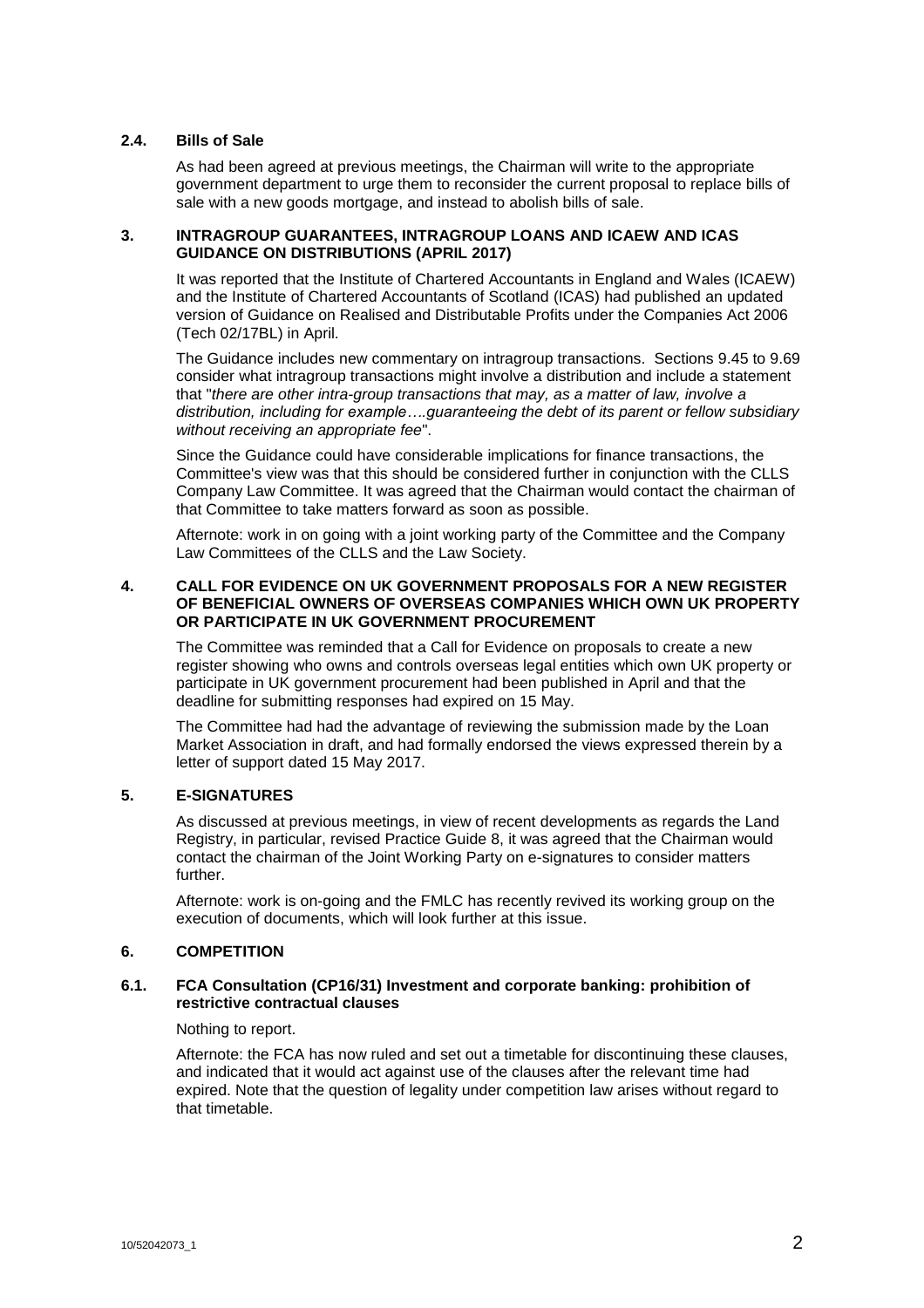## **6.2. European Commission Management Plan 2017 and FCA Round-up (February 2017) – syndicated lending**

It was noted that the European Commission Management Plan 2017 and FCA Round-up both referred to a possible study on potential competition issues in loan syndication. The Committee would watch for further developments.

Afternote: this is beginning and the Commission will be seeking information from market participants.

## **7. UK GOVERNMENT'S ANNOUNCEMENT OF A PATIENT CAPITAL REVIEW**

Nothing to report. Further activity expected in the autumn.

## **8. FINANCIAL STABILITY: EU BANK RECOVERY AND RESOLUTION DIRECTIVE (BRRD), ARTICLE 55 – CONTRACTUAL RECOGNITION OF BAIL-IN**

#### **8.1. EBA RTS adopted by European Commission and Article 55 BRRD**

Nothing to report.

## **8.2. EU proposal to require all Member States to have a statutory tier of "non-preferred" senior debt**

Nothing to report.

Afternote: the Commission is consulting on proposals for harmonization of the moratorium tool. The Committee has decided to support ISDA's submissions, advocating either banning this tool or curtailing its use to no more than a few days (less than 5) in total for all phases of resolution.

## **9. INSOLVENCY**

## **9.1. New European Commission Proposal for a Directive on Insolvency, Restructuring and Second Chance**

The Committee was reminded of the European Commission proposals. However, in view of the minimum implementation period of two years, it was clear that the UK will have left the EU before these proposals take effect. Therefore the UK will be under no legal obligation to implement these proposals.

# **9.2. Insolvency Service Review on Corporate Insolvency Framework (25 May 2016)**

Nothing to report.

## **10. BREXIT AND GENERAL ELECTION**

It was noted that a White Paper for the Great Repeal Bill had been published and that a general election had been called for 8 June.

Afternote: Following the Election, the Government has published what is now called the Withdrawal Bill. This would retain both directly applicable EU law (eg EU Regulations) and UK implementation of Directives as part of domestic law despite the repeal of the European Communities Act 1972, under which most implementation has been made. There are then provisions for changes to the laws to make them fit for purpose post Brexit, which allow for changes including of primary legislation by statutory instrument. The Bill also contains rules on interpretation and enforcement of these laws and on the extent to which the rulings of the CJEU are binding or may be taken notice of. There are opportunities for issues of legal uncertainty to arise in this process and the Committee will keep a watching brief as matters develop.

## **11. REGULATORY**

The Committee considered the FCA Discussion Paper on UK Primary Markets Landscape DP17/2 regarding the structure of the market for bond issues and the comparative